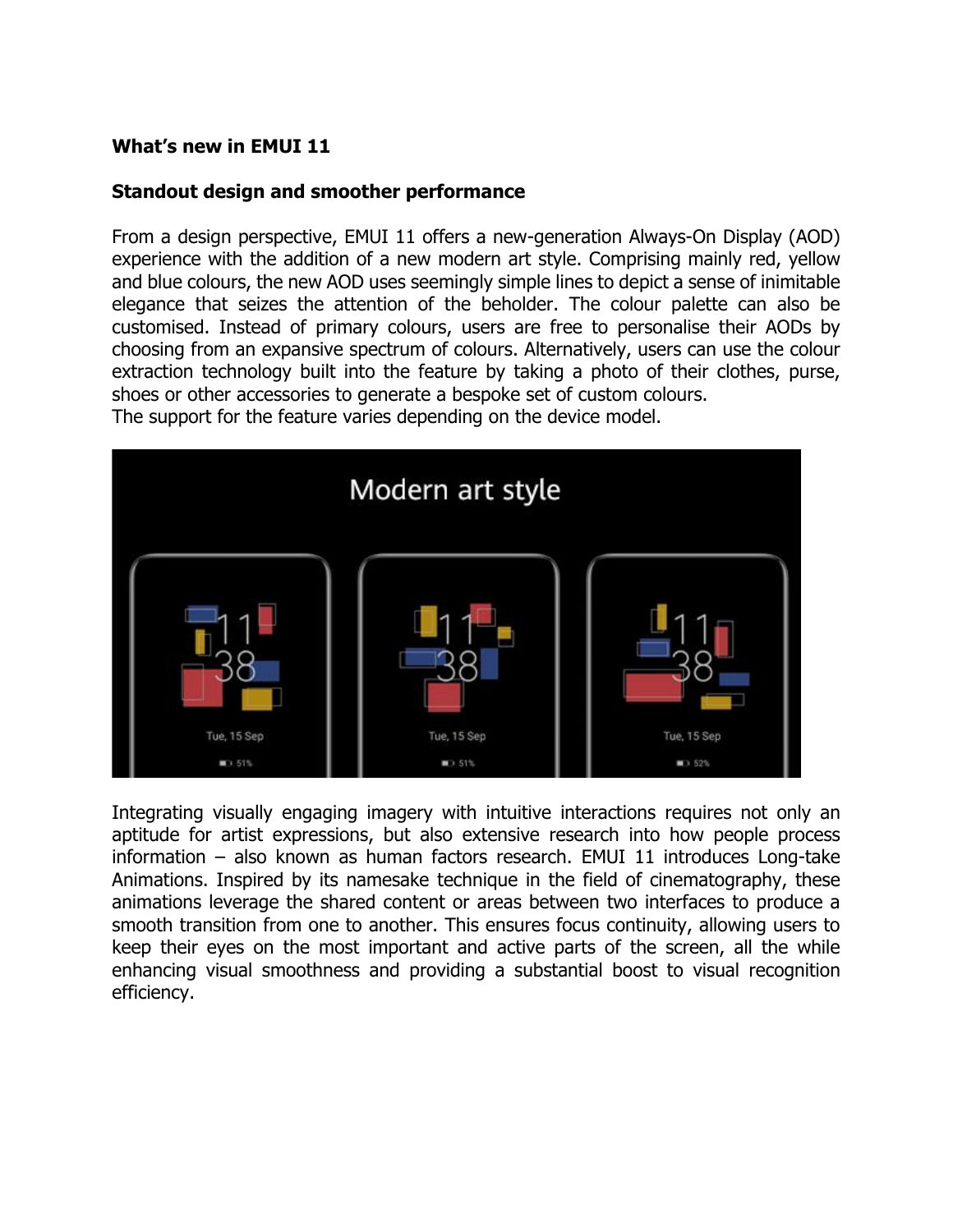

Existing users should be no stranger to EMUI's Smart Multi-Window, Edge Panel, Floating Window and Multi-tasking features. EMUI 11 introduces an improved Smart Multi-Window experience. The new operating system allows users to open multiple Floating Windows at once. These windows can be minimised to the new Quick Ball, which can be expanded to show all collapsed windows quickly with a single tap. Further, in response to user feedback, EMUI 11 adds support for adjustable windows – re-sizing is as easy and effortless as dragging a corner of the window.



# **Productivity-boosting Multi-Screen Collaboration gets an update**

Huawei's distributed technology on EMUI 11 brings new improvements to smartphonenotebook and tablet-notebook Multi-Screen Collaboration. At the time of launch, users could have two concurrent active smartphone apps running on a PC (future updates will bring that to up to three). With the update, users can easily compare prices between two online retailers, respond to text messages while catching up on TV show, or enjoy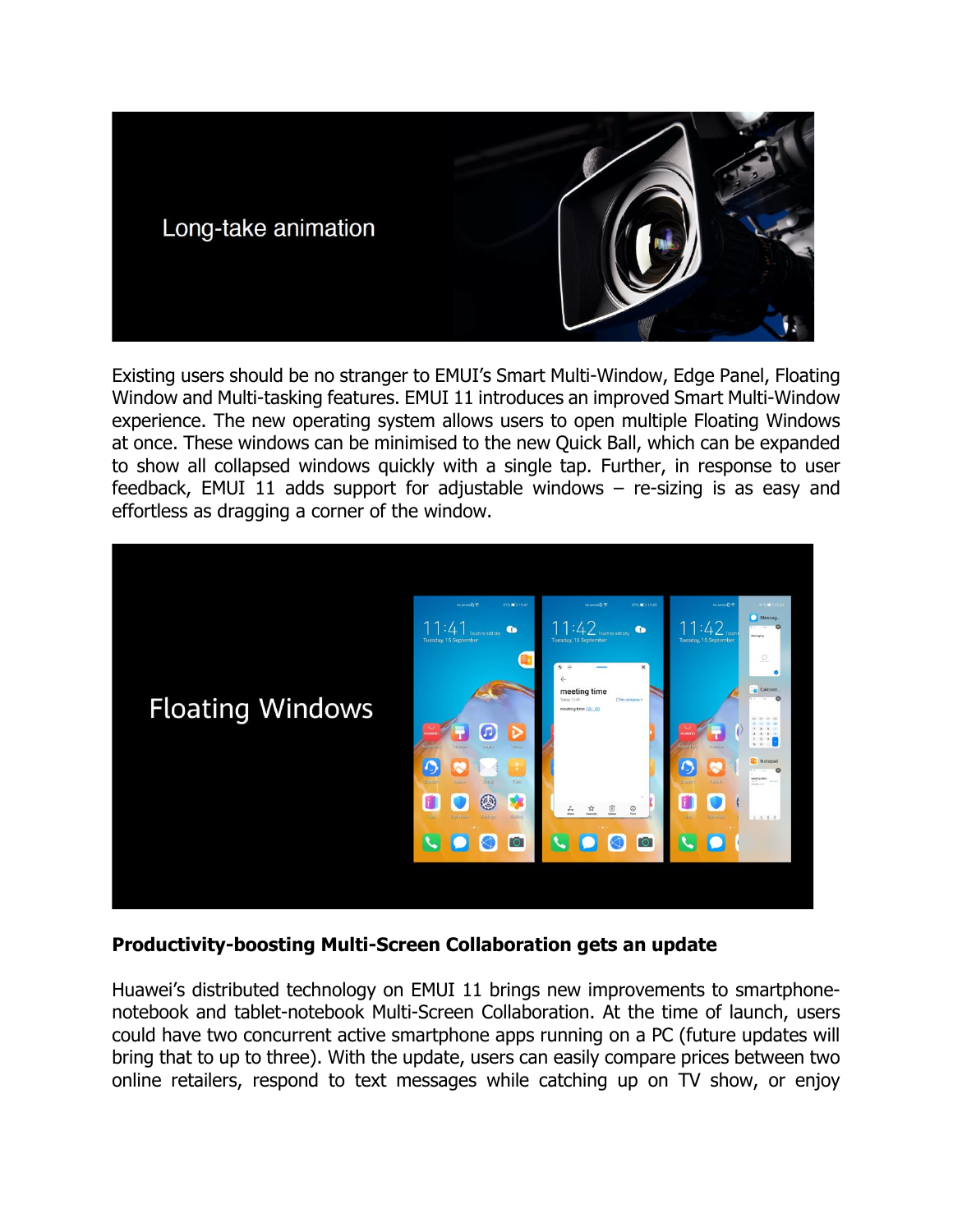complete control with stock quotes showing on one window and a trading platform on another.



#### **Personal data stays personal, always**

In today's information-driven world, Huawei remains committed to safeguarding user privacy with innovation. At present, EMUI 10.1 already supports Password Safe and more user-centric privacy features. Augmented with the CC EAL5+-certified TEE OS microkernel, EMUI offers comprehensive security protection for users. EMUI 11 builds upon the strong foundation with the introduction of Encrypted Memo, which secures personal memos behind a password or biometric check. Sensitive data on captured photos, such as location, time and model of the device used to create the image, can easily be purged from the media, preventing malicious actors from using the data for fraudulent purposes.



#### **EMUI 11 improves the all-scenario experience**

From the new UX design delivering beautiful visual and interaction experiences, to powerful new enhancements to the Multi-Screen Collaboration and Smart Multi-Window offering a multi-tasking efficiency boost, EMUI 11 is shaping up to be a massive improvement over its predecessor. Since the launch of EMUI 10, Huawei has greatly